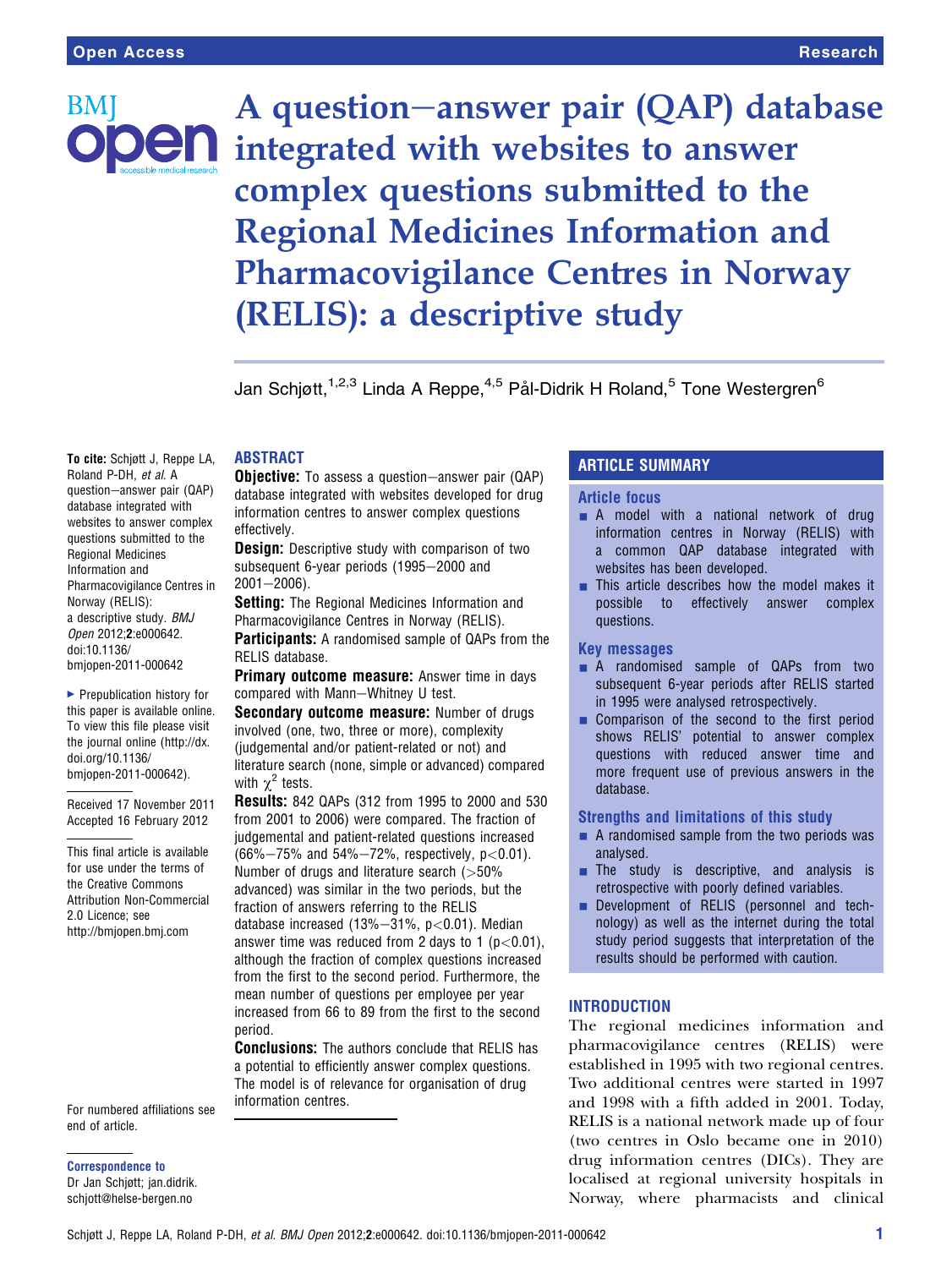pharmacologists answer questions from healthcare professionals. In 1995, RELIS started developing a fulltext question-answer pair (QAP) database through cooperation with a software company (Arnett AS, Bergen, Norway). The database was originally an internal (not public) Microsoft Access application but was converted to a web-based SQL database with separate public (through the RELIS homepage) and internal (through the RELIS intranet) interfaces in  $2000-2001$ . QAPs are indexed and published by the staff to be searchable in Norwegian for healthcare professionals free of charge through the public interface. QAPs unsuitable for the public domain (eg, questions answered solely by a copy of a previous answer, questions which lack public interest and not associated with drugs or questions that contain information that could identify a patient through description of a rare disease) are allocated to the internal interface (RELIS internal database) only.

QAPs have been retrieved from the database through a simple or advanced search function since 1995. Today, the RELIS public database by default contains a simple search function where a drug or text word (eg, hypertension) is entered, but a more advanced search func-<br>tion with Boolean operators (AND/OR/NOT), tion with Boolean operators categories (eg, interactions, pregnancy), text word, individual centre with question number is an option. In the internal interface, the advanced search function is default. The result of a search (eg, loratadine AND pregnancy) is presented as a report of QAPs organised chronologically (the newest on top). An individual QAP in the report could contain a previous answer (in the RELIS public database) as a linked reference available in full text.

The websites include the RELIS homepage (http:// www.relis.no) targeted at healthcare professionals and the RELIS intranet available for RELIS only. The websites were developed in 2000, updated in 2010 and represent the public and internal domain of the RELIS network, respectively. On the homepage, RELIS publish relevant drug information including relevant QAPs from the database, announce meetings, present recent publications and describe news from the pharmacovigilance work. Importantly, healthcare professionals can register for a monthly newsletter (email) with selected drug information from the homepage. The intranet functions as a medium for all activity and cooperation between the centres in Norway. Thus, it contains important documents, training and quality guidelines, discussions and information to all employees. In addition it includes dedicated sections for individual centres, common working groups and projects.

In 1995 and up to 2006, the majority of questions to RELIS were communicated through telephone followed by email. However, in the last years, questions have been mainly submitted through a web question form available on the homepage. Healthcare professionals register demographic data (occupation and working address),

the question (the patient being made anonymous) and a deadline for the answer (answer time). Demographic data are used for distribution of questions to the respective centres, but all information in the web question form are shared by all RELIS staff, regardless of location, through exclusive emails. Other questions (through telephone, fax, letters or ordinary email) not submitted through the web-based question form have still been shared by all staff since 1995 through an 'answer in progress' functionality in the RELIS internal database. The name of the employee who received the question and the one handling it is also registered. In the case of particularly complex questions involving several authors, co-signatures are used. In this way, the handling of a question is fully traceable and answers to subsequent similar questions can be based on re-use of QAPs and communication with the authors.

Physicians consider the information provided by RELIS in general and on drug use in pregnancy in particular to be of high quality and of significant clinical impact. $1-3$  Questions to the centres are mainly about psychoactive drugs and adverse effects similar to other  $\overline{DICs}$ <sup>4 5</sup> Less is known about complexity of questions and how this influences answer time. In the present study, we retrospectively analysed a randomised sample of QAPs in two time periods after RELIS started. The objective was to examine if this model for DICs has a potential to answer complex questions effectively.

## **METHODS**

Contents of the RELIS database were analysed to illustrate how questions were answered. Two periods of 6 years were compared  $(1995-2000$  and  $2001-2006)$ . QAPs published in the public database in the respective periods were used. They reflect the process of answering better than QAPs unsuited for publication as described above. Overall publication frequency in the period (1995–2006) was  $80\%$  (range  $66\%$ –95% between individual centres). Relevant data from QAPs, including question number, were transferred to SPSS V.17.0 (SPSS Inc.) for analysis and subjected to a randomisation procedure in the application. From a total of 9697 QAPs, a randomised sample of 963 QAPs was used for further analysis. Each QAP was compared with the information in the associated paper version (all documents and information on answering the question) saved in the respective RELIS centre. The paper version contained the day the question was received and the corresponding day an answer was provided. One hundred and twentyone QAPs were excluded because the questions concerned nutritional or herbal medicine  $(n=65)$ , nonmedical products from pharmacies, homeopathy, medical equipment, disinfection or chemicals  $(n=26)$ , or questions that were answered solely by a previous answer or by sending copies of relevant scientific articles  $(n=30)$ . Exclusion of these QAPs was based on the notion that DICs primary function and resources (personnel and available drug information sources) are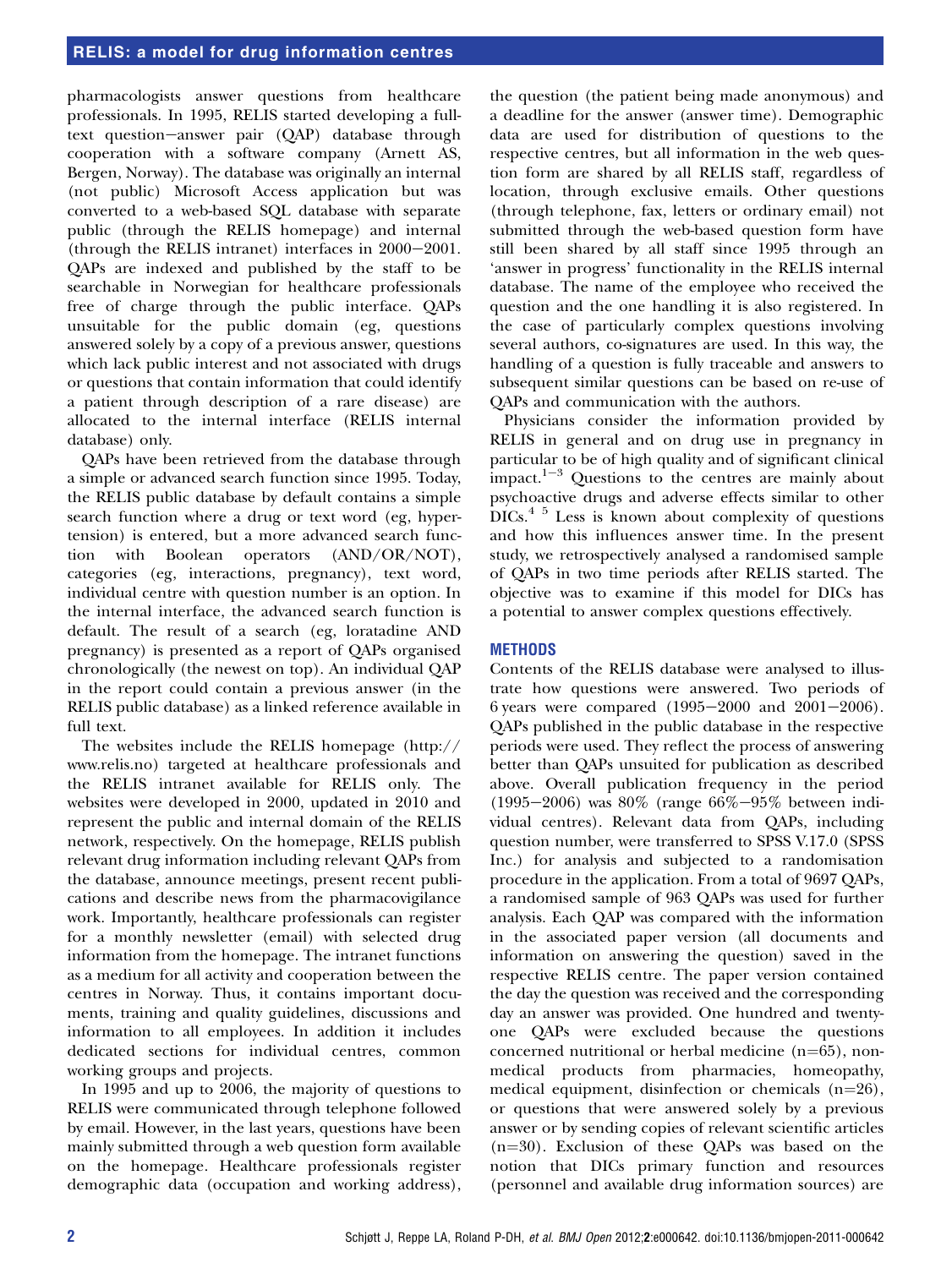## RELIS: a model for drug information centres

directed to answer questions concerning drugs. Thus, based on a sequence of selection criteria (publication or not, randomisation to 10% and the final exclusion), 842 QAPs were included in the study. They were analysed for the number of drugs involved in the question, complexity, the type of literature search performed, use of references (the number of references used and/or use of the RELIS database as a reference) and the time needed for providing an answer (in days). The number of drugs involved in the queries were categorised as one, two or three or more. Questions concerning groups of drugs, for example, antipsychotics, were categorised as three or more drugs. Judgemental and/or patientrelated questions were defined as complex. Factual questions, such as the therapeutic dose of a drug or its half-life, can easily be located in textbooks, monographs or databases. Judgemental questions require by definition the integration of data or knowledge and experience in the process of making a decision regarding a specific therapeutic problem.<sup>6</sup> The original definition assumed that answers to judgemental questions could not be given in any single reference source, but this assumption has been excluded in the present and other studies.<sup>7</sup> Judgemental questions are frequently patientrelated because they involve drug information applied to a clinical situation associated with patient-specific characteristics. They can, however, also represent a more general drug-related problem. If the question was answered without searching the literature and without consulting colleagues, the literature search was categorised as none. If it was necessary to search the RELIS database, databases containing monographs like the Micromedex, the Summary of Product Characteristics for the drug, reference books and/or colleagues/other health professionals only, the search was categorised as simple. If searches in databases like Medline, Embase or Cochrane to obtain original articles were necessary, the search was categorised as advanced. The number of questions received each year were analysed by use of the statistical function in the database. This function allows RELIS to quantify the activity in the centres (eg, the number of questions from physicians or pharmacists from a particular county from a particular time period to a particular RELIS can be retrieved). The number of employees in the centres in the respective periods was estimated but did not include all cases of maternity leave, leave of absence and vacant positions. The mean number of questions per employee per year was calculated from data corresponding to the start (year) and end (year) of each period. Figure 1 summarises the

# The RELIS model



Figure 1 Healthcare professionals with questions can search the Regional Medicines Information and Pharmacovigilance Centres (RELIS) public database or submit a web question form through the RELIS homepage. The questions with deadline and demographics are distributed to all RELIS staff, who have access to the question-answer pairs (QAPs) throughout their processing in the RELIS internal domain. All QAPs are stored in the RELIS internal database and selected for publication in the RELIS public database. A randomised sample of QAPs from 1995-2000 to 2001-2006 were retrospectively analysed and compared with regard to number of drugs involved (one, two, three or more), complexity (judgemental and/or patient-related or not), literature search (none, simple or advanced) and answer time (in days).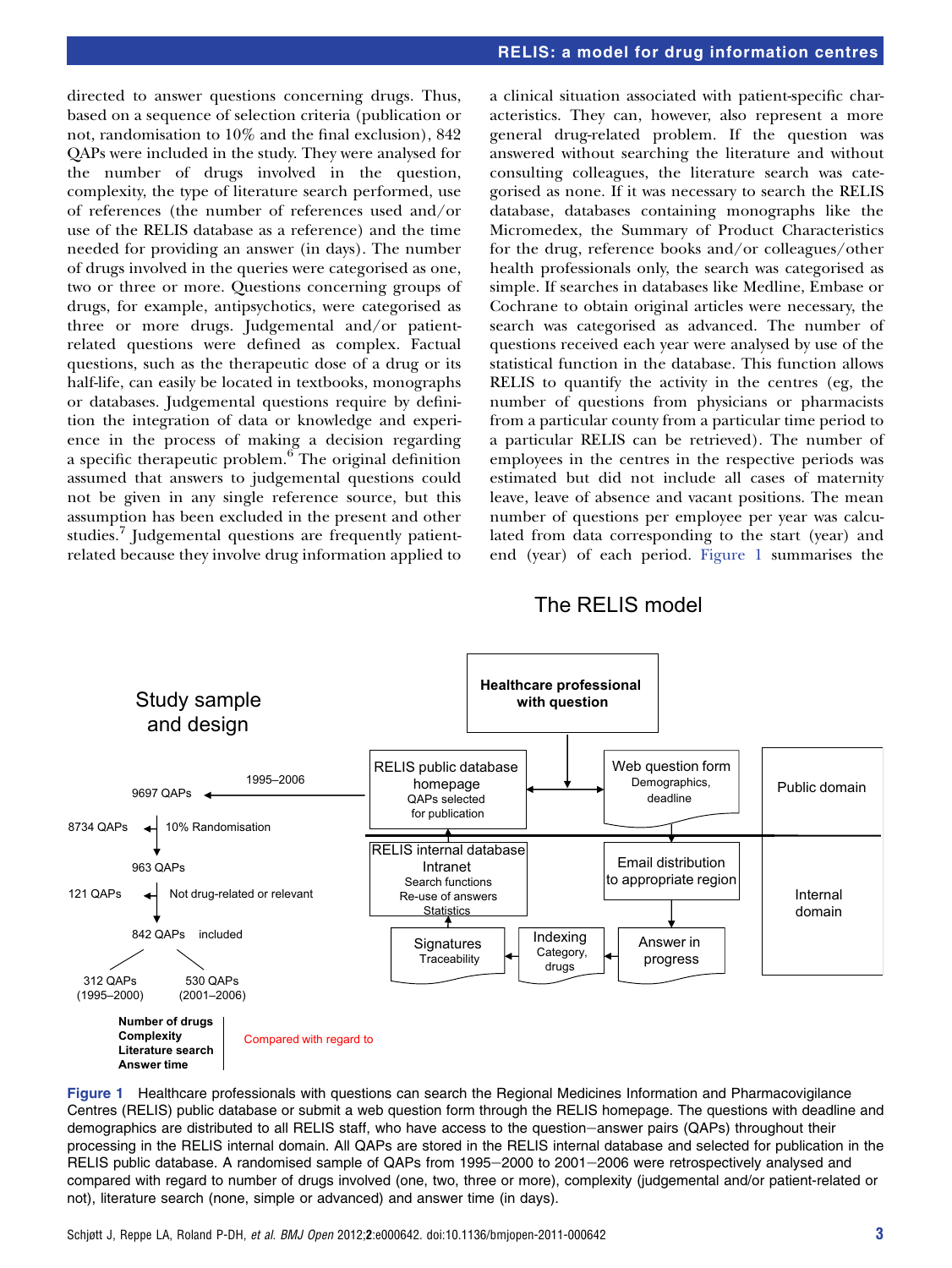present RELIS model together with the study sample and design.

### **Statistics**

The data were analysed using SPSS V.17.0 (SPSS Inc). Proportions between groups were analysed using  $\chi^2$ comparisons. Discrete data between groups were analysed using Mann-Whitney U test. p Values  $< 0.05$ were considered significant.

## RESULTS

Table 1 shows characteristics of a randomised sample of 842 QAPs from 1995 to 2000 (n=312) and  $2001-2006$  $(n=530)$ , respectively, from the RELIS public database. The mean number of questions per employee per year increased from 66 to 89 from the first to the second period.

#### **DISCUSSION**

This paper describes a QAP database integrated with websites for RELIS in Norway. The model is characterised by a traceable answering process of questions submitted to the centres, which are stored in full text in a searchable database. Continuous growth of the database makes it a valuable source of drug information for healthcare professionals. Our analysis of two periods after RELIS started demonstrates the potential of the database to be an effective reference source through reuse of previous answers. Furthermore, RELIS represents a model for DICs where the staff efficiently answers complex questions through cooperation in a network.

The RELIS model includes quality standards and inhouse training which ensures that the process of answering questions is similar across the centres. The intranet contains several guidelines on how to handle QAPs (eg, how to write references, how to index in the database). Furthermore, each centre uses the same

commercial drug information databases and textbooks as sources. How to answer a question is discussed within each RELIS by informal discussions or use of co-signature. It is also discussed between different centres due to the transparency and traceability of the model and regularly in the annual national meetings where all centres participate. Thus, a person trained and located in one centre can do work for a different centre through this model in case of shortage of staff or increased workload in one of the regions. In this way, the individual centres are effective backups for each other. The 'answer in progress' function facilitates communication about new questions. Similar questions submitted simultaneously or subsequently can be answered based on previous work and communication between individual centres. In this way, unnecessary double work can be reduced and complex questions asked frequently can be answered within a short time frame.

Our data show that the re-use of the RELIS database as a reference source in the answering of new questions was significantly higher in  $2001-2006$  than in  $1995-2000$ . This is not surprising, as the number of available QAPs in the second time period was higher and the chance of finding relevant information increases with the number of questions received at RELIS. Re-use of the database as a source of information is expected to decrease the workload of repeated questions, but patient-specific characteristics of relevance to the answer process still has to be taken into account. Furthermore, complex questions not answered previously are associated with increased workload. This is illustrated by the finding that the average number of references in the QAPs did not decrease from the first to the second period and advanced search strategies were still used in most cases. We recently performed a prospective study where the extent of literature search was the individual factor best predicting the time spent answering questions in RELIS.<sup>8</sup>

| Characteristics of a randomised sample of 842 question–answer pairs in the RELIS public database 1995–2006<br>Table 1 |                   |                    |             |
|-----------------------------------------------------------------------------------------------------------------------|-------------------|--------------------|-------------|
| <b>Period</b>                                                                                                         | 1995-2000         | $2001 - 2006$      | p Value     |
| Questions, n                                                                                                          | 312               | 530                |             |
| Drugs involved, category: %                                                                                           | One: 49           | One: 45            | $0.434\$    |
|                                                                                                                       | Two: 19           | Two: 22            |             |
|                                                                                                                       | Three or more: 32 | Three or more: 34* |             |
| Judgemental questions, $n$ (%)                                                                                        | 207(66)           | 399(75)            | $0.005$ §   |
| Patient-related questions, n (%)                                                                                      | 170 (54)          | 379(72)            | $< 0.001$ § |
| Answers, n                                                                                                            | 312               | 530                |             |
| Literature search, type: $%$ $\dagger$                                                                                | None: 3           | None: 2            | 0.315§      |
|                                                                                                                       | Simple: 43        | Simple: 40         |             |
|                                                                                                                       | Advanced: 54      | Advanced: 58       |             |
| Reference to RELIS database, n (%)                                                                                    | 39(13)            | 164(31)            | $< 0.001$ § |
| References, median (average)                                                                                          | 3(4)              | 4(5)               | $0.100\P$   |
| Days, median (average) ‡                                                                                              | 2(8.4)            | 1(5.0)             | 0.001       |

\*The total number exceeds 100% because of rounding off to the nearest whole number.

ySimple literature search included monographs (eg, Martindale, Summary of Product Characteristics), advanced literature search included articles (eg, databases like Medline and Embase).

zAnswer time is influenced by some extreme outliers (>100 days) and choice of deadline for answer ('not important' is an option). Test for contingency tables

 $\P$ Mann-Whitney U test for two independent samples.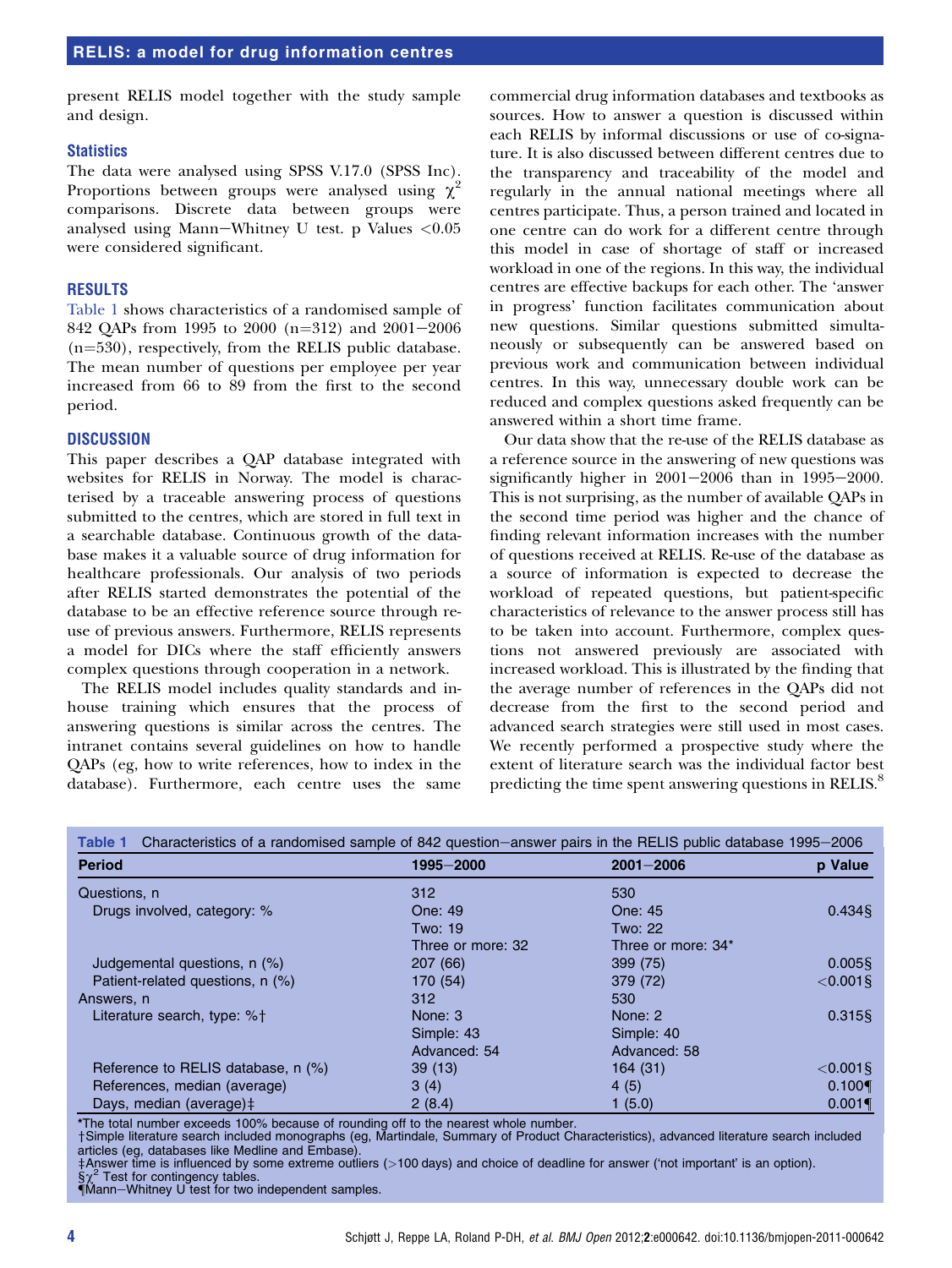However, in RELIS, repeated questions are subjected to a new literature search if 3 months have passed since a previous answer was provided, and this was more likely to happen in the period  $1995-2006$ . With repeated questions today, a previous answer in the database is more likely to be updated and could be re-used. An illustrating example is the common question of antidepressants and pregnancy, which is usually patient-related and judgemental in its form. This type of question is frequently submitted to RELIS because information in product monographs is categorical and not useful for solving a clinical situation with a depressed pregnant patient in need of drug therapy. A recent answer from the database with updated literature search can be provided within much shorter time limits than would be expected.

Interestingly, the answer time has been reported to be the parameter associated with dissatisfaction with DICs among physicians. A DIC in Denmark reported a median time to answer (final answer in contrast to preliminary answer) of 25 days among satisfied physicians and 56 days among unsatisfied physicians.<sup>9</sup> In our material, the median time before a written answer was submitted to the questioner was 2 days and 1 day in the periods  $1995-2000$  and  $2001-2006$ , respectively. In the subgroup of judgemental and patient-related QAPs, the corresponding reduction was 4 to 2 days, and 2 to 1 day, respectively (data not shown). The average number of days before a written answer was given was reduced from 8 to 5 days in the two periods. These figures are influenced by a few extreme outliers (>100 days before an answer were documented as given). Furthermore, 'not important' is an option when healthcare professionals specify their deadline for the answer. Some questions are dependent on documentation from external sources (eg, pharmaceutical industry) not controlled by RELIS. Thus, the median number of days before an answer is given is probably more representative for the service than the average. However, the answer time depends greatly on how fast the questioner needs his answer and how many other questions that are received in the same time period. Increased staffing could also influence answer time. However, our calculation of the mean number of questions per employee per year does not account for all the increase in activity during the period after RELIS started. Several questions answered by telephone were not documented in the database, and in 2003, the centres increased the number of employees mainly to handle adverse drug reaction reports due to new tasks in pharmacovigilance. In the prospective study, we measured the time spent to answer each of 96 questions.<sup>8</sup> The mean time needed to provide an answer was 4.0 h, whereas the median time was  $3.0 h$  (range  $0.5-24$  work hours). This represents effective time, not the number of workdays (including other work and lunch) recorded in the present material. Interestingly, in the same study we also observed a minor impact of the number of drugs on answer time. This could be due to the experience that

questions about drug interactions are managed effectively by use of drug interaction software.<sup>8</sup>

The number of patient-related questions was significantly higher in the second time period than in the first one, as were the number of judgemental questions. These two variables are related to each other in such a way that patient-related questions often are associated with judgemental considerations and vice versa. In the present study, they were used to indicate complex questions. In an earlier study, we found that more than 60% of the queries were judgemental and most of the queries were patient-related.<sup>8</sup> The sample in that study was much smaller compared with the present results, but the numbers corresponds well. However, the assessment of judgemental/non-judgemental is quite subjective, and others have used the term consultative for questions that requires clinical advice on a special case. Consultative questions usually entail discussion with the inquirer on possible benefits and hazards of one or more courses of action in a clinical case.<sup>10</sup> The justification for using judgemental classification versus consultative and other classifications is not clear-cut, and this makes comparisons between different studies difficult. However, DICs in Norway are similar to the Swedish, which have reported a particularly high proportion of consultative queries.<sup>11</sup> During the history of RELIS, the number of questions from physicians has steadily increased in proportion to other groups of healthcare professionals. In 2011, 65% of 2565 questions came from physicians (40% of physicians from general practice), while 84% were patient-related.

Adverse effects and pregnancy represent the two most common categories of questions to RELIS and are a substantial part of the QAP database. Feedback to healthcare professionals who submit adverse drug reaction reports commonly involve use of this database. Furthermore, several reports were originally generated by a question by a physician concerning possible adverse effects. Thus, the database and the websites are strongly integrated with the pharmacovigilance work. Our answers have been evaluated to be of high quality and of significant clinical impact in several studies. $1-\frac{3}{3}$  These studies cover the period of  $1995-1998$  and 2006. Interestingly, the study from 2006 concerned drug information in pregnancy, which represents a category of questions where re-use of information in the database is particularly frequent.<sup>3</sup> However, such evaluations are performed by a selected group of physicians and cannot be generalised to other healthcare professionals. Although consequences on a patient level are usually not known in these results, a particularly relevant finding was that almost 10% of physicians who evaluated the service reported that the information prevented unnecessary termination of a pregnancy.<sup>3</sup>

The present model could be of international interest for existing or planned network of DICs. A recent survey of 75 DICs in the USA found an increase in the number of complex questions in 70%, while 53% reported an